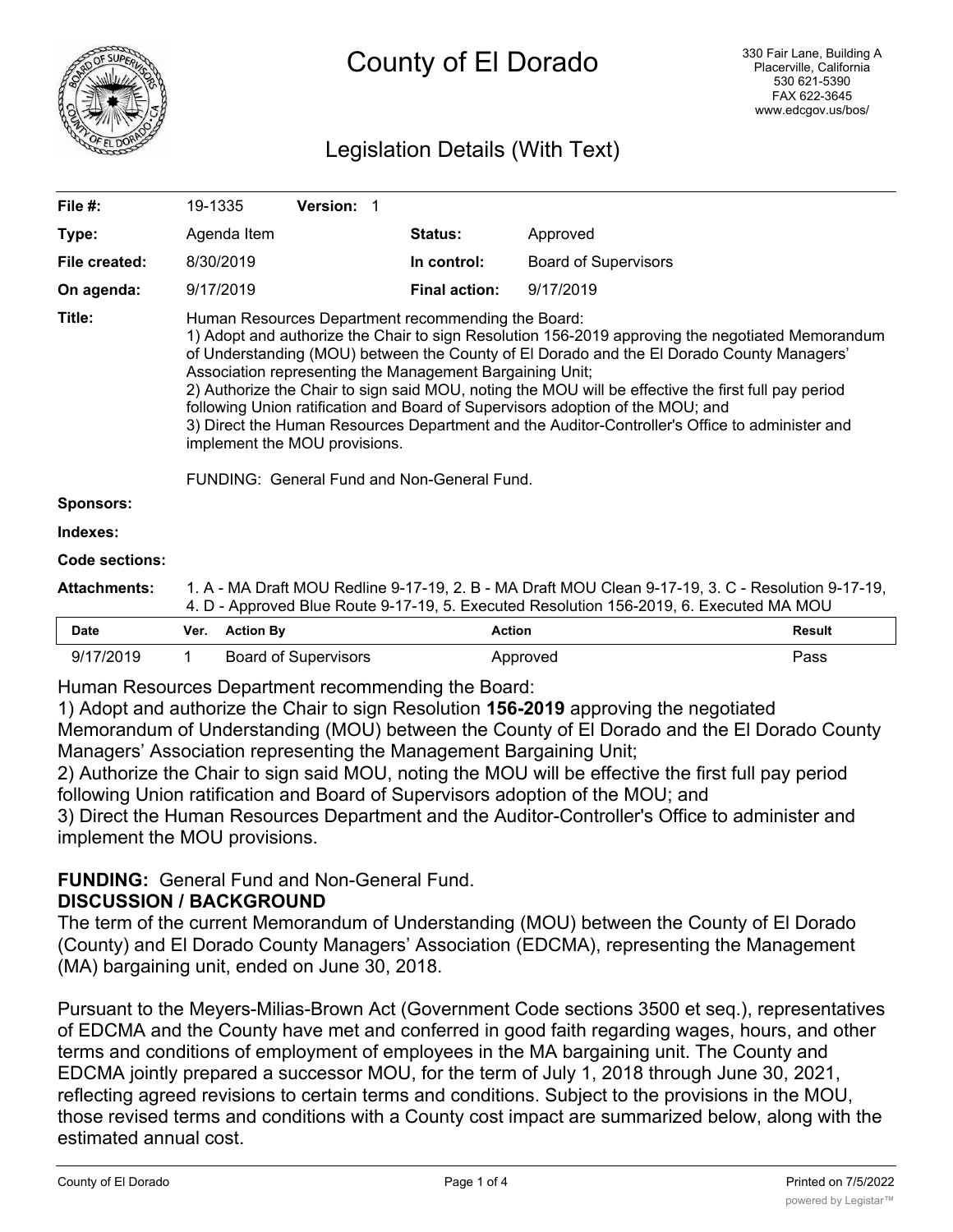1. Effective the first full pay period following MOU adoption, the County will increase base wages for employees in the Unit to ensure that benchmark job classifications within the Unit are approximately 10% (+/- 1%) behind the median market average utilized by the County, and adjust base wages as necessary for 10-15% anti-compaction with subordinate classifications. The County will increase the base wages of non-benchmark job classifications to maintain current internal ties and percentage wage differences between ranks - estimated annual cost: \$467,058

2. In January 2020, base wages for all classifications in the Unit will be increased 3.85% to offset the equivalent elimination of management leave cash-out - estimated annual cost: \$412,810

3. Effective the first full pay period in July, 2020, base wages for all classifications in the Unit will receive an equity increase of 1.15% - estimated annual cost: \$128,054

4. Expansion of existing on-call pay language to include three (3) additional classifications estimated annual cost: \$57,927

Other Terms and Conditions which are recommended for update, and which have little or unknown direct cost impact include, but are not limited to:

• Effective January 2020, modification of existing Management Leave language to eliminate the ability to receive payment for unused leave hours. Any management leave unused during the period allotted shall be forfeit.

• Clarification of existing Management Leave language to provide for Management Leave hours credited for employees newly hired after pay period 01, but before July 1. This is a no-cost clarification consistent with existing practice.

• Modification of existing Longevity Pay language, which would provide for cost savings beginning in fiscal year 2020-21:

- 1) Eliminate longevity for employees who separate and who are subsequently re-employed;
- 2) Eliminate longevity for all new employees hired on or after date MOU adopted by the Board;
- 3) Provide the first longevity pay tier for current employees who do not yet receive longevity pay, once they complete the required period of service, but discontinue eligibility for any further longevity advancement thereafter; and
- 4) Continue longevity pay for current employees who currently receive longevity pay, but after the first day of the pay period including June 30, 2020, discontinue eligibility for advancement into further longevity tiers.
- Modification of existing Tahoe Differential language for County-wide consistency.
- Modification of existing Uniform Allowance language for County-wide consistency.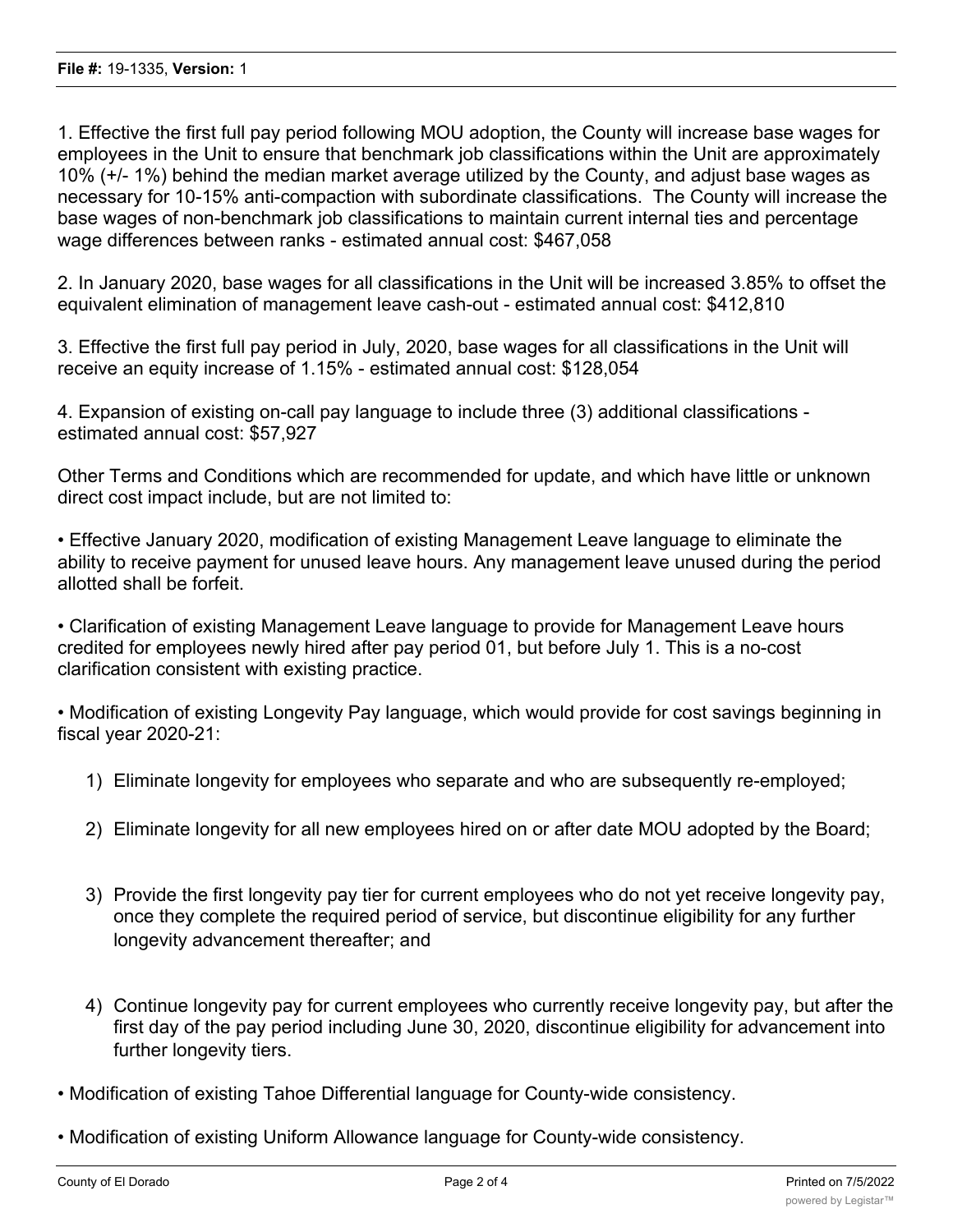• Modification of the part-time employee holiday compensation proration calculation for Fenix implementation.

• Modification of existing language to provide that, effective the 2019 health plan year, the Optional Benefit Plan will be converted from a cash or credit contribution to a cash-only model.

• Removal of contracting out language; default to requirements under the law.

• Addition of language to affirm County will complete review and implementation of Classification and Compensation study by October 31, 2019.

• Addition of language that the County will negotiate base wages for any currently unallocated classifications the County seeks to recruit for during the term of the MOU.

• Modification of existing language to provide that alternative work schedules are approved at the discretion of the affected department's appointing authority.

Additional "house-keeping" language changes are included in the recommended MOU.

The MOU, which cancels all previous agreements and shall supersede any policies, practices or ordinance provisions, with which it may be in conflict, shall become of full force and effect upon approval and adoption by the Board of Supervisors and shall remain in effect through June 30, 2021. Nothing contained in the MOU shall be applied on a retroactive basis unless specifically stated.

#### **ALTERNATIVES**

The County negotiated this MOU in good faith with EDCMA under authority and direction of the Board, thus there are no recommended alternatives.

#### **PRIOR BOARD ACTION**

N/A

#### **OTHER DEPARTMENT / AGENCY INVOLVEMENT**

El Dorado County Managers' Association

#### **CAO RECOMMENDATION**

It is recommended that the Board approve this item.

#### **FINANCIAL IMPACT**

The combined annual fiscal impact of the new MOU is estimated at \$1,065,849 by fiscal year 2020- 21 when the last salary increase goes into effect; the estimated cost for the remainder of fiscal year 2019-20 is \$556,700. A portion of the employees in the MA Unit are employed in non-General Funded departments, therefore a portion of the cost increase will be covered by non-General Fund dollars.

#### **CLERK OF THE BOARD FOLLOW UP ACTIONS**

1) The Clerk will obtain the signature of the Chair on the Resolution; and,

2) Human Resources will provide the Clerk with three (3) original MOUs for the Chair to sign upon ratification by EDCMA; and